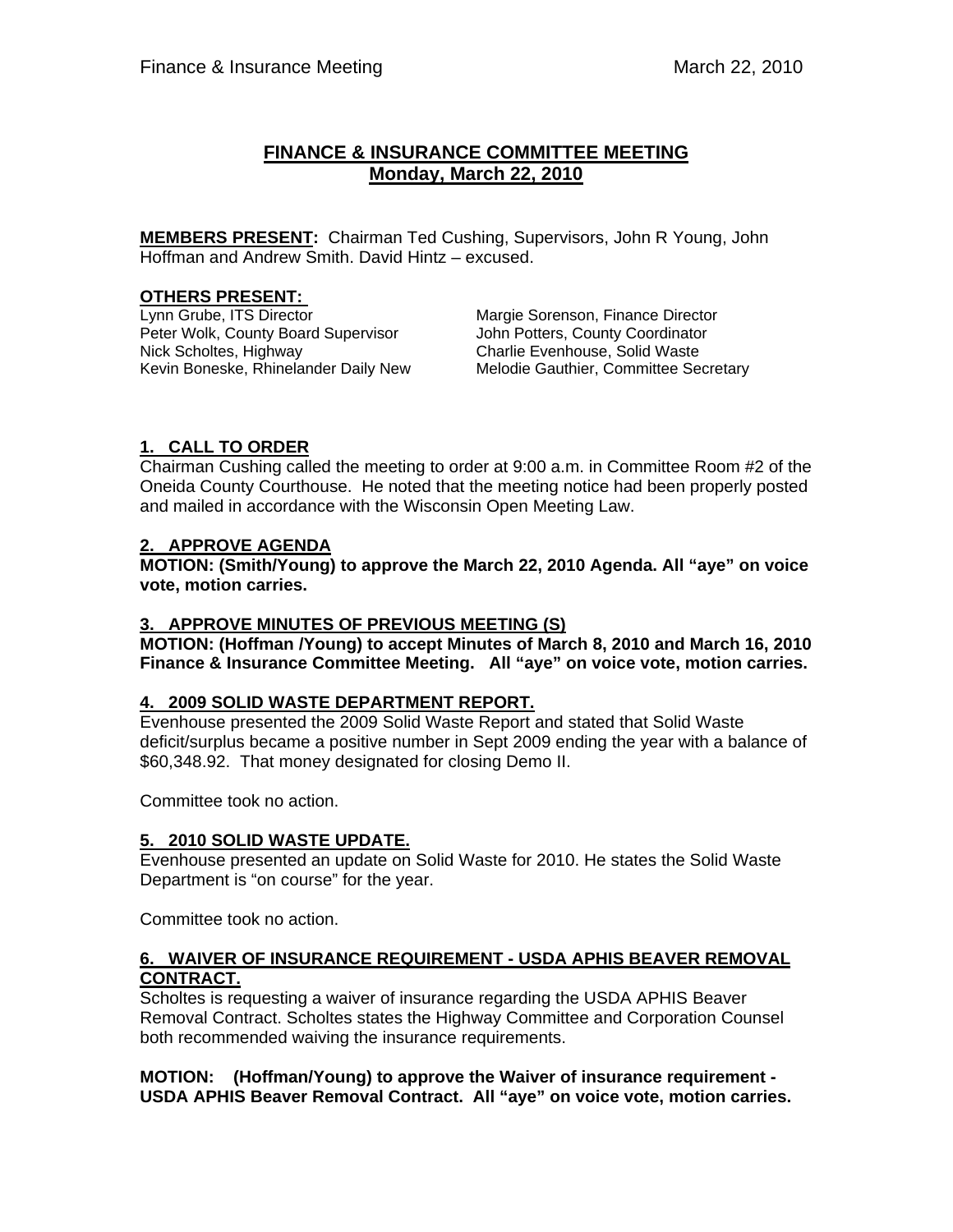# **7. WAIVER OF INSURANCE REQUIREMENT - WISDOT TMA SIGNING CONTRACT.**

 Scholtes is requesting a waiver of insurance regarding the WISDOT TMA Signing Contract. Scholtes states the Highway Committee, Corporation Counsel and Wiese Risk Management all recommend waiving the insurance requirements.

#### **MOTION: (Hoffman/ Young) to approve the Waiver of Insurance Requirement - WISDOT TMA Signing Contract. All "aye" on voice vote, motion carries**

# **8. FINAL CLOSING OF HIGHWAY FUND BALANCES FOR 2009.**

Scholtes and Sorenson presented the 2009 Final Closing Fund Balances for the Highway Department. Scholtes also handed-out paperwork and discussed the Highway Department's construction cost for 2009.

#### **MOTION: (Young/Hoffman) to accept the 2009 Final Closing Highway Fund Balances as presented. All "aye" on voice vote, motion carries**

#### **9. WAIVER OF INSURANCE REQUIREMENT – GRAVEL CONTRACT WITH RHINELANDER SCHOOL DISTRICT.**

 Scholtes is requesting a waiver of insurance regarding the gravel contract with Rhinelander School District. Scholtes states Corporation Counsel and Wiese Risk Management both recommend waiving the insurance requirements.

**MOTION: (Hoffman/Cushing) to approve the Waiver of Insurance Requirement for the gravel contract with Rhinelander School District. All "aye" on voice vote, motion carries.** 

# **10. REVIEW/ENDORSE RESOLUTION RELATING TO THE HUMAN SERVICE BOARD.**

**MOTION: (Hoffman/Cushing) to endorse the Resolution relating to the Human Service Board and forward to the County Board for approval. All "aye" on voice vote, motion carries.**

# **11. VOUCHERS, REPORTS AND PURCHASE ORDERS**

#### **County Clerk**

Cushing presented a Line item Transfer for the County Clerk's Office for approval.

**MOTION: (Smith/Cushing) to approve the County Clerk's line item transfer as presented. All "aye" on voice vote, motion carries.** 

**Treasurer** - None

**Information Technology Services** Grube presented bills and vouchers for approval.

**MOTION: (Young/Hoffman) to approve ITS' bills and vouchers as presented. All "aye" on voice vote, motion carries.** 

Grube presented line item transfer for approval.

**MOTION: (Smith/Cushing) to approve ITS line item transfers as presented. All "aye" on voice, motion carries.**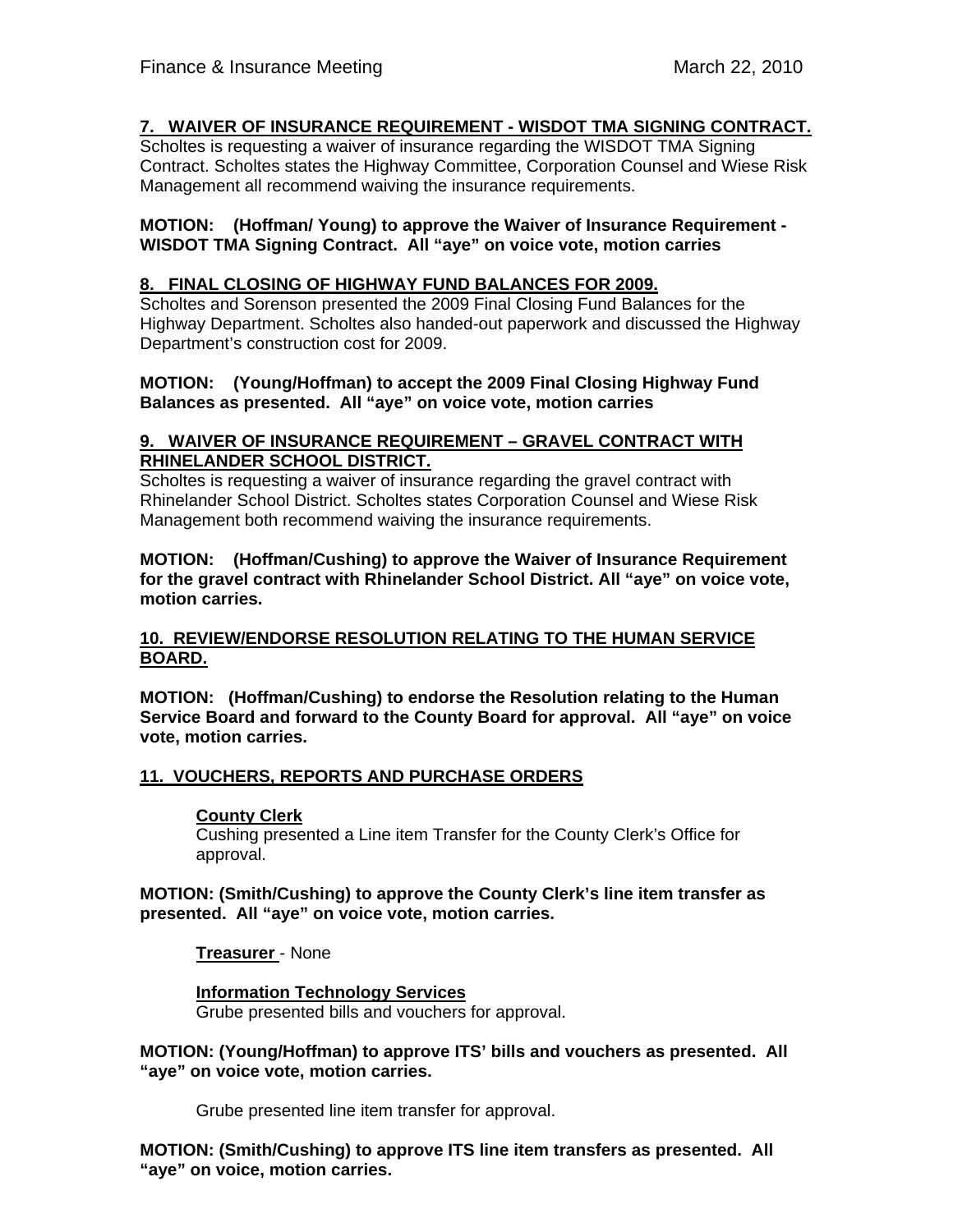Grube presented ITS monthly Departmental Summary for approval.

#### **MOTION: (Smith/Young) to approve ITS Monthly Department Summary as presented. All "aye" on voice vote, motion carries.**

#### **Finance**

Sorenson presented bills and vouchers for approval.

#### **MOTION: (Smith/Young) to approve Finance's bills and vouchers as presented. All "aye" on voice vote, motion carries.**

Continuing Appropriation Requests

Sorenson explained at the end of 2009 some departments requested to create new appropriations. Requests are for 4 accounts: Emergency Management, Sheriff's Department- fire arms, Dive team donations, and recreational safety. Sorenson states all requests have been approved by the committees of jurisdiction.

**MOTION: (Smith/Hoffman) to approve the Continuing Appropriation Requests for Emergency Management, Sheriff's Department – Fire Arms and Dive Team Donations, and approve Recreational Safety for one year only. All "aye" on voice vote, motion carries.** 

 Transfer of Protective Placement 2010 budget to Social Services Sorenson states per mutual agreement with Paul Spencer, Director of Social Services, she will transfer the Protective Placement 2010 budget to Social Services for monitoring.

**MOTION: (Hoffman /Cushing) to approve the Transfer of the Protective Placement 2010 budget to Social Services. All "aye" on voice vote, motion carries.** 

# **12. LINE ITEM TRANSFERS**

 **MOTION: (Smith/Hoffman to approve Group #1 of 2009 line item transfers for the Sheriff's Department, Register of Deeds, Land Information, Family Court Commissioner, District Attorney, Corporation Counsel, Medical Examiner's Office, Probate, Veterans' Service Office, Solid Waste, and Department of Aging. All "aye" on voice vote, motion carries.** 

**MOTION: (Smith/Cushing) to approve Group #2 of 2009 line item transfers for the Clerk of Circuit Court, Branch II, Branch I, Building and Grounds, LRES, Health, County Board/Commissions and Committees, Advertising, UW Extension, Oneida County Fair, and Social Services. All "aye" on voice vote, motion carries.** 

**MOTION: (Smith/Cushing) to approve Group #3 of 2009 line item transfers for the Highway Department. All "aye" on voice vote, motion carries.** 

**MOTION: (Smith/Young) to approve Group #4 of 2009 line item transfers for the Sheriff's Department. All "aye" on voice vote, motion carries.**